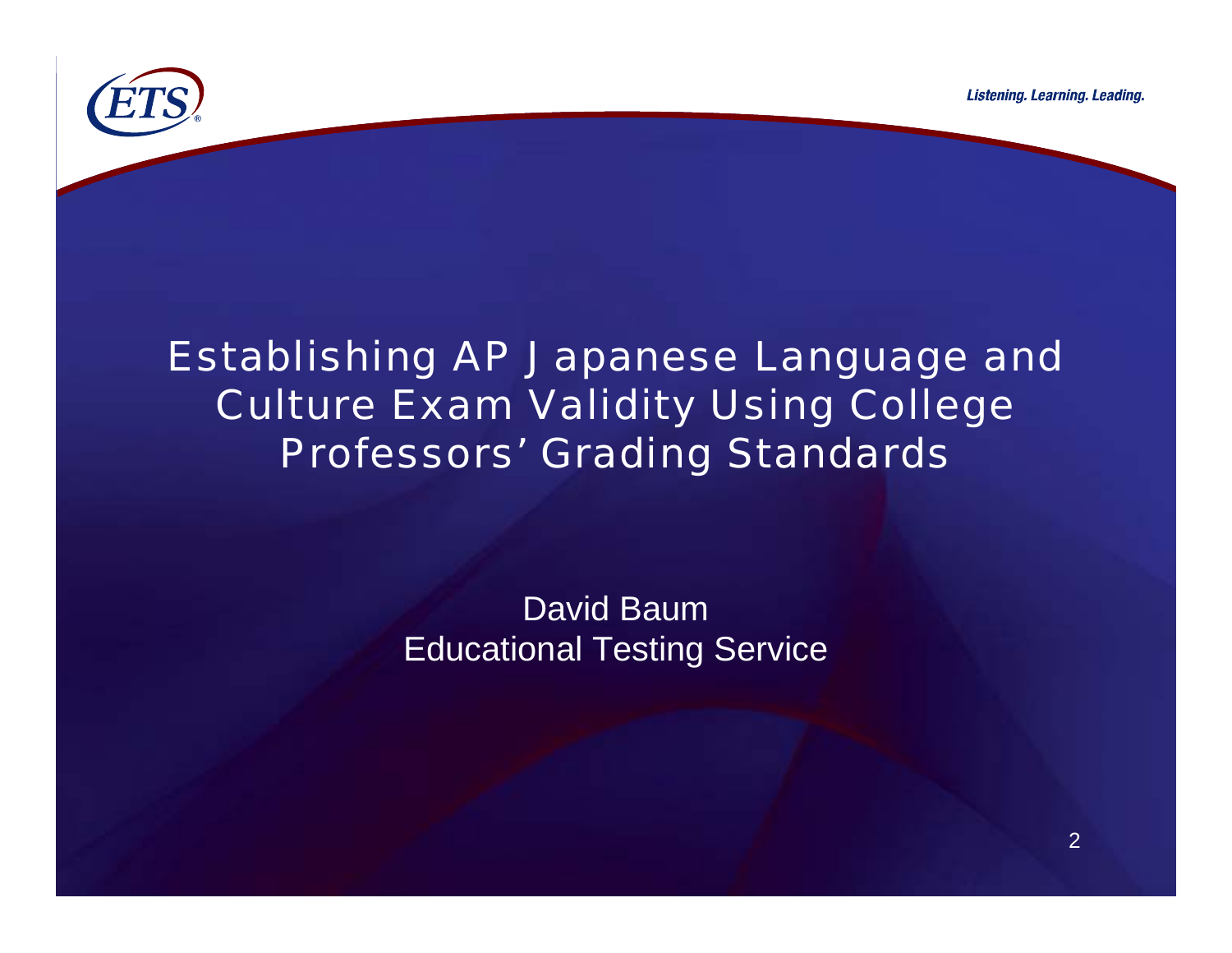# Introduction

- This presentation focuses on a college comparability study conducted in 2007.
- During a college comparability study, a portion of an AP Exam is administered to college students and the free-response portion is scored during the AP Reading.
- The results of a college comparability study are considered when setting AP grades in order to ensure that the AP standards are comparable to or higher than the grading standards that are applied by college professors when evaluating the performance of their own students in corresponding college courses.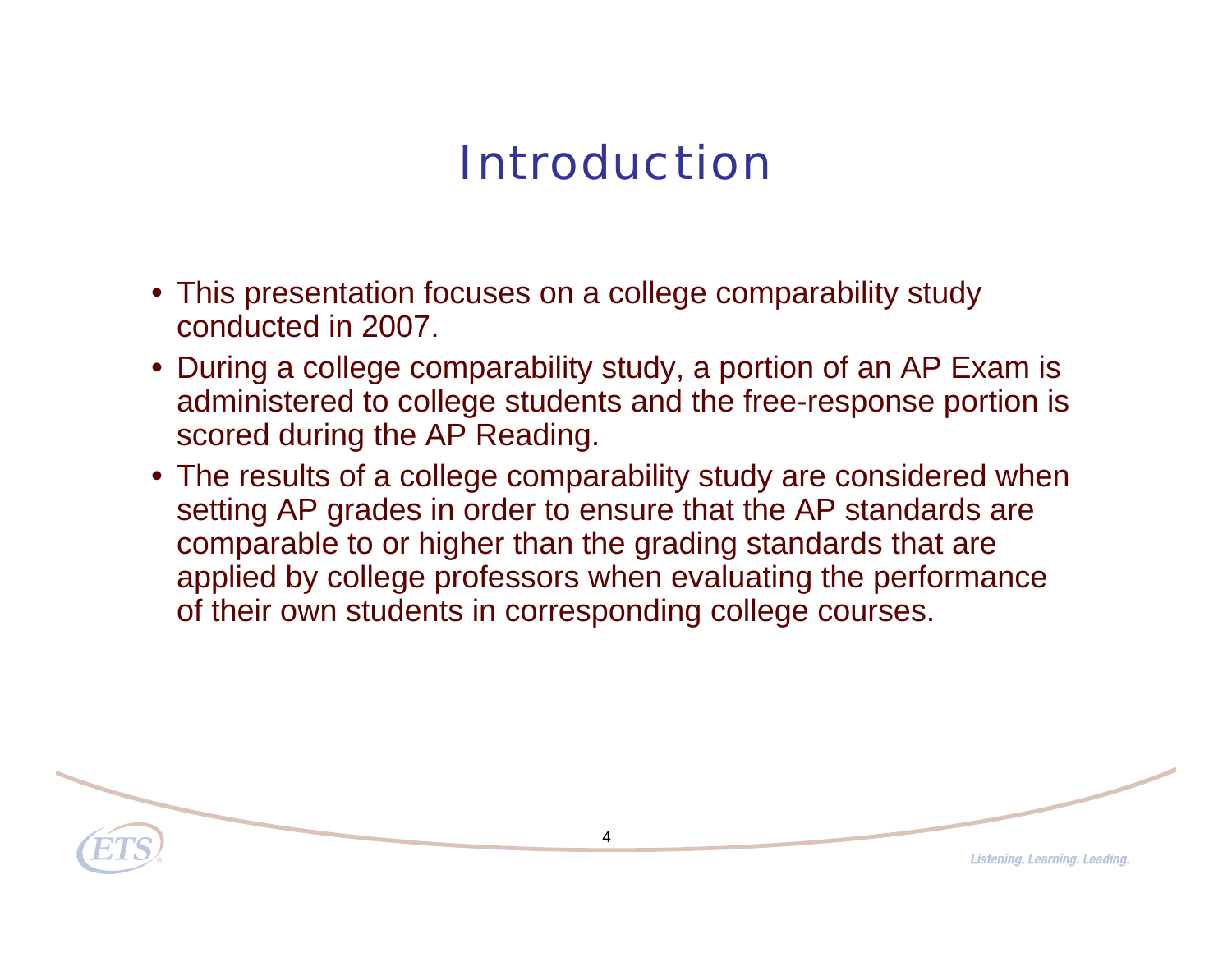## How AP Exam Standards are Established (2004-2007)

- College curriculum survey
- "Evidence Centered Design"
- Task Force
	- College professors/AP teachers
- Development Committee
	- 3-4 College professors, 3-4 AP teachers
	- Chief Reader(s): 1-2 College professors
- Question tryout
- College comparability study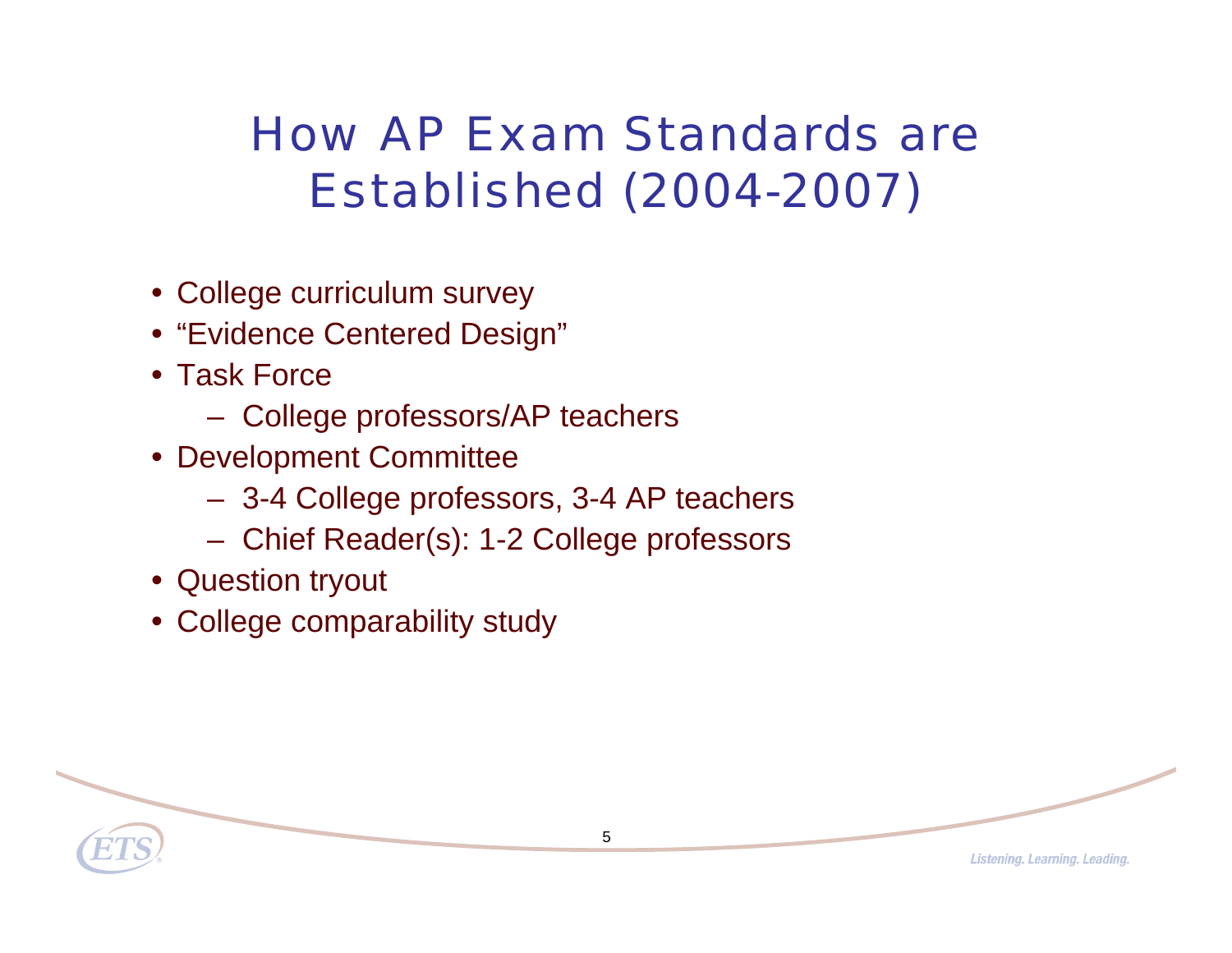### AP Japanese Language and Culture Course and Exam

- Designed to be equivalent to college Japanese course that represents the point at which students complete 300 hours of college-level classroom instruction
- 3 communicative modes: Interpretive, Interpersonal, Presentational
- 4 modalities: Listening, Reading, Writing, Speaking
- Cultural knowledge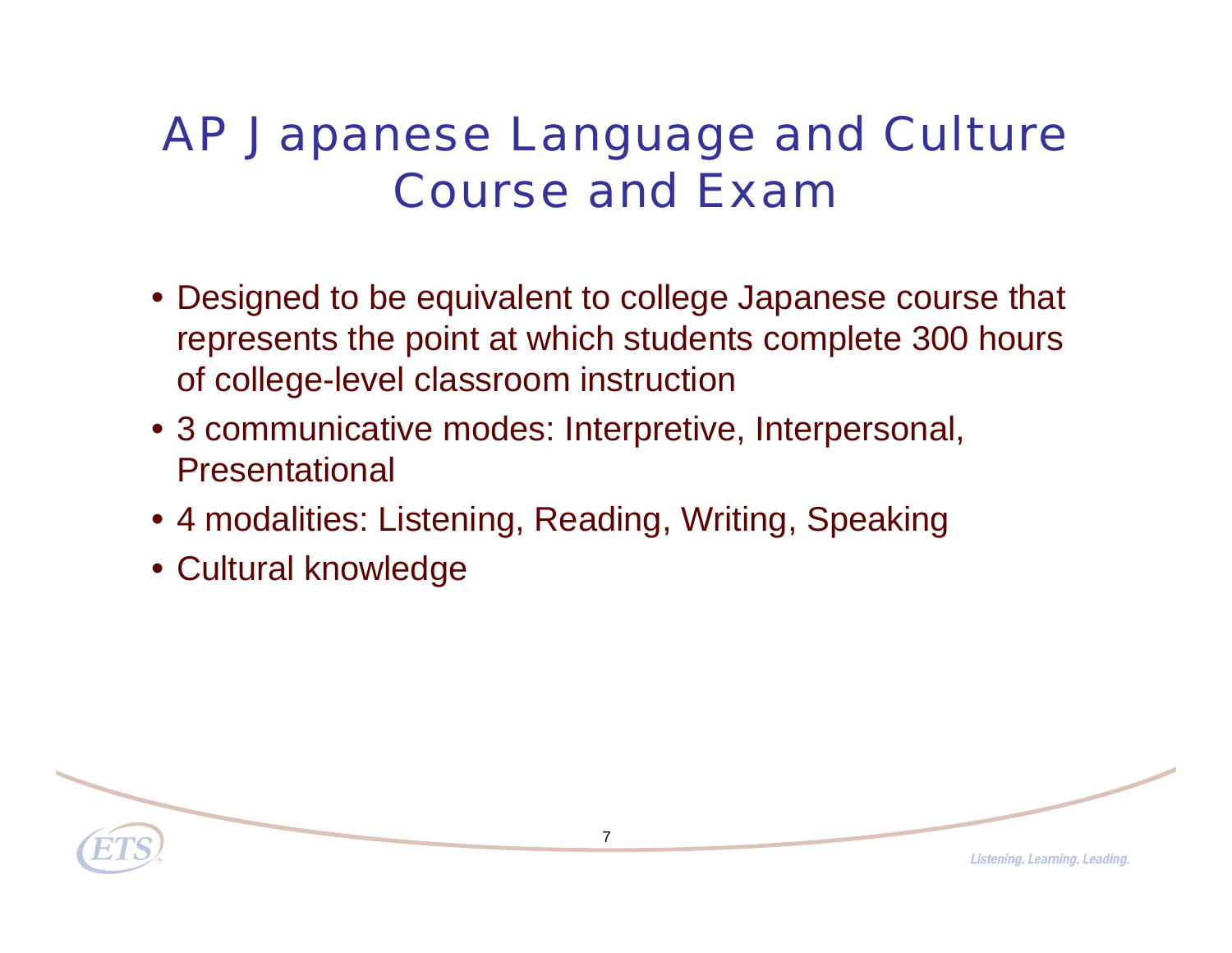### AP Japanese Language and Culture Exam Format

| Language Modality &<br><b>Communicative Mode</b> |                       | <b>Tasks</b>  | # of Questions &<br>% of Final Score |                   |
|--------------------------------------------------|-----------------------|---------------|--------------------------------------|-------------------|
| Listening                                        | Interpretive          | 10            | 30-35                                | 25%               |
| <b>Reading</b>                                   | Interpretive          | 8             | $35 - 40$                            | 25%               |
| Writing                                          | Interpersonal         |               | 6                                    | $12\frac{1}{2}\%$ |
|                                                  | <b>Presentational</b> | $\mathcal{P}$ | $\mathcal P$                         | $12\frac{1}{2}\%$ |
| Speaking                                         | Interpersonal         | $\mathcal P$  | 8                                    | $12\frac{1}{2}\%$ |
|                                                  | <b>Presentational</b> | 3             | 3                                    | $12\frac{1}{2}\%$ |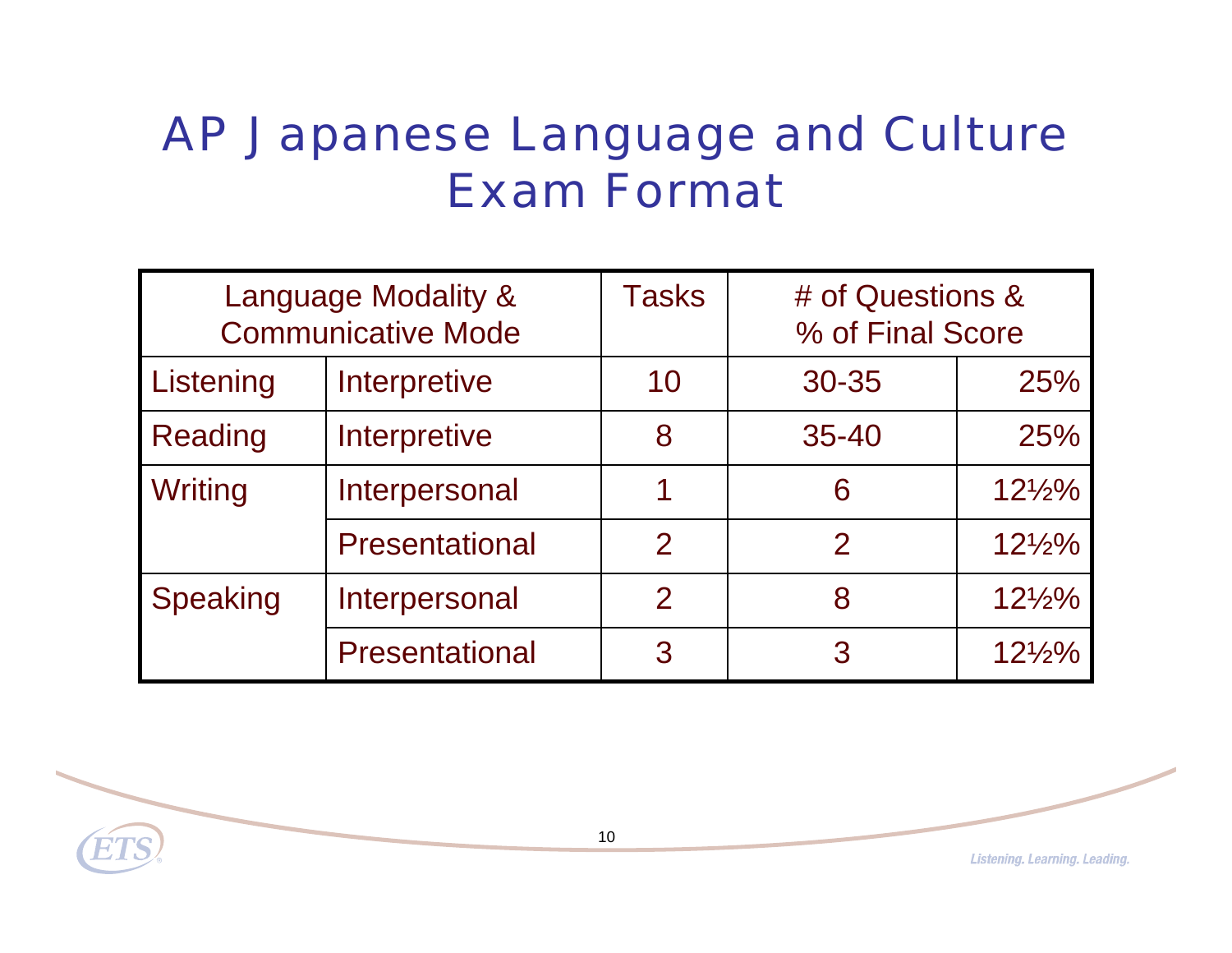## AP Japanese Language and Culture College Comparability Study Exam Format

- Subset of exam administered to AP students
- All communicative modes and language modalities plus cultural knowledge
- Included:
	- $\mathcal{L}_{\mathcal{A}}$  , the state of the state  $\mathcal{L}_{\mathcal{A}}$ 14 Listening questions
	- $\mathcal{L}_{\mathcal{A}}$  , the state of the state  $\mathcal{L}_{\mathcal{A}}$ 17 Reading questions
	- –2 Writing tasks (7 questions)
	- $\mathcal{L}_{\mathcal{A}}$  , the state of the state  $\mathcal{L}_{\mathcal{A}}$ 2 Speaking tasks (5 questions)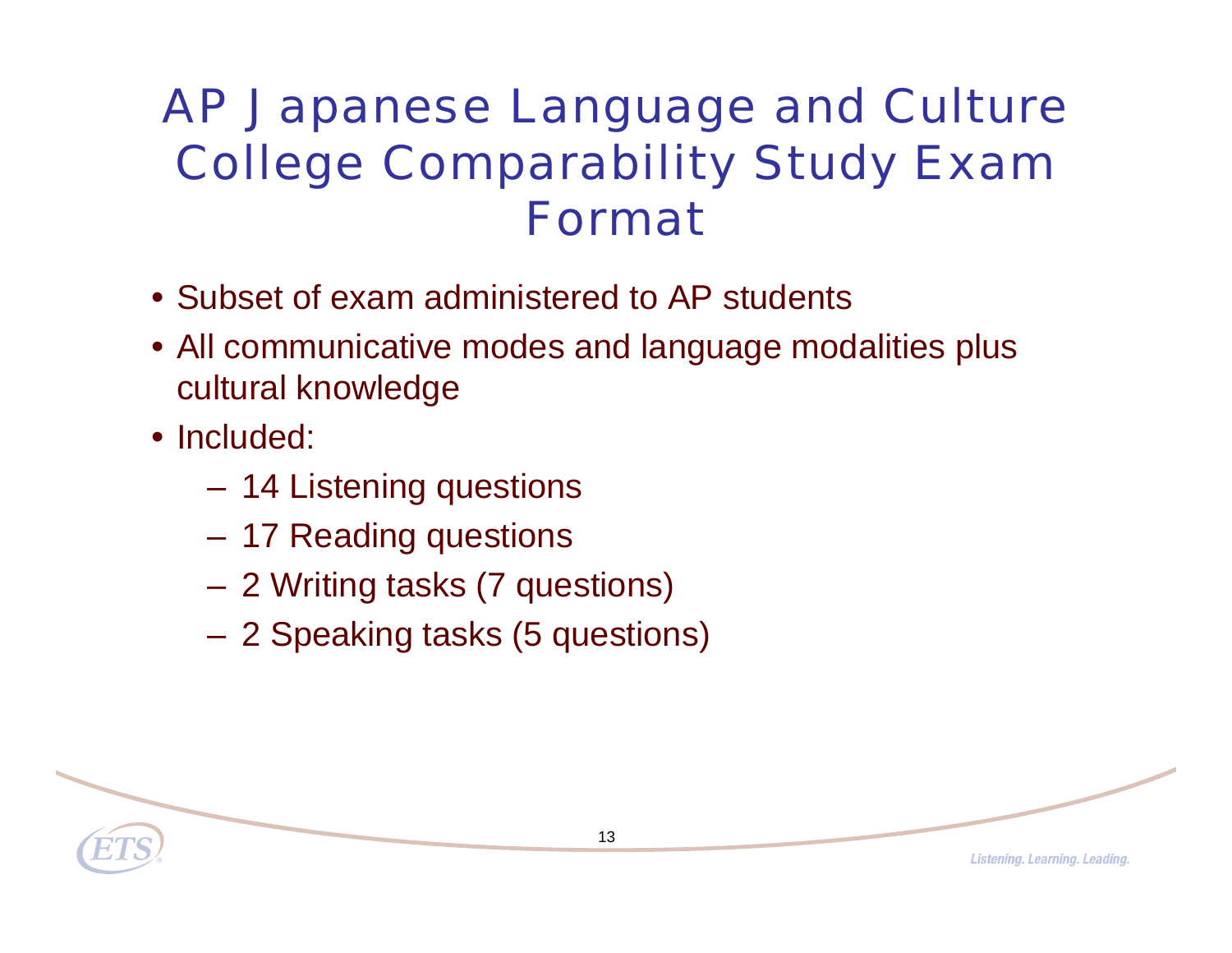# AP Japanese Language and Culture College Comparability Study Size

- 18 colleges/universities
- 457 students

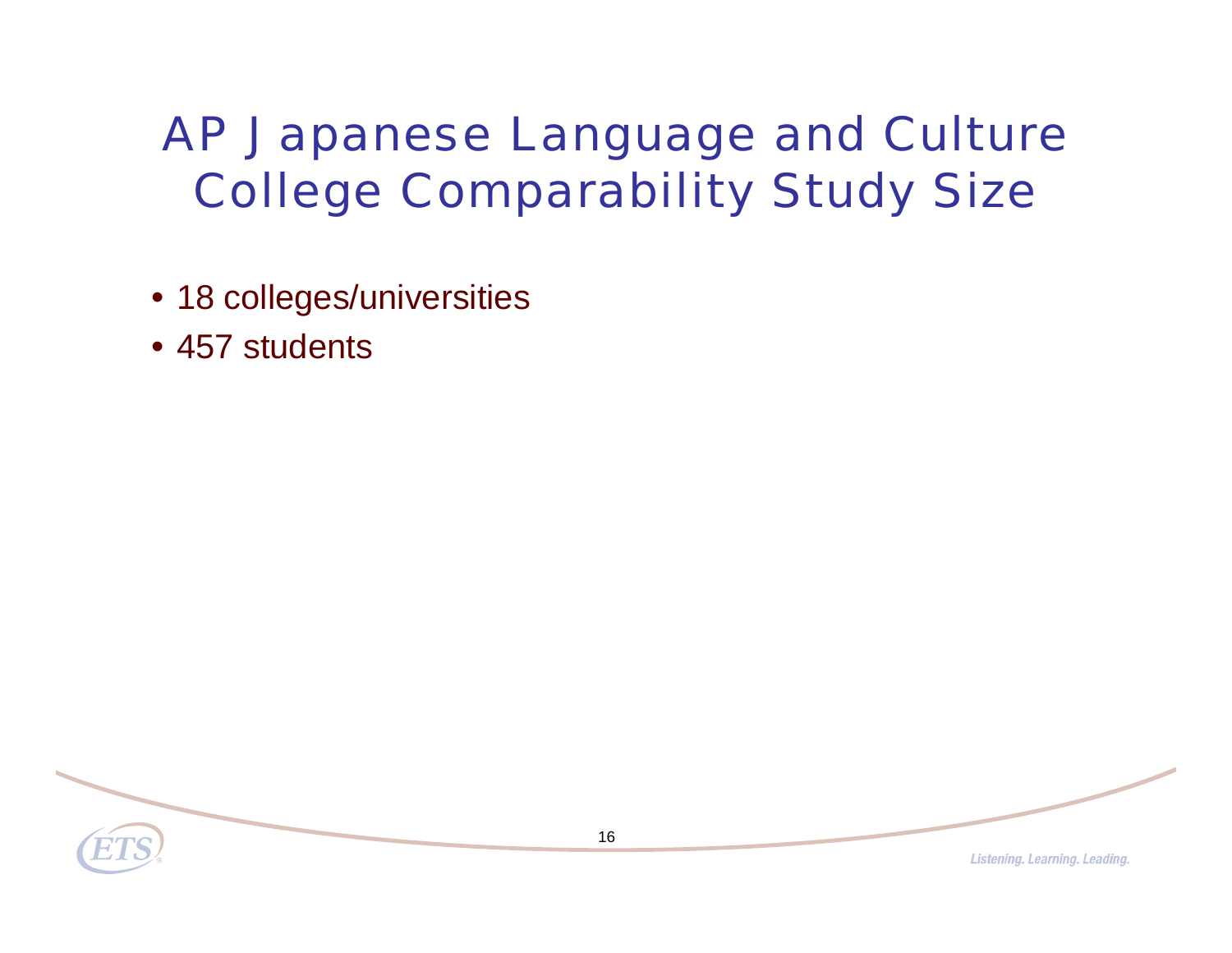#### AP Japanese Language and Culture College Comparability Study Participating Institutions

- Arizona State University
- Colorado State University
- Eastern Michigan University
- George Mason University
- Georgia Institute of Technology
- Harvard University
- Middlebury College
- Portland State University
- Princeton University
- Stanford University
- University of Colorado at Boulder
- University of Hawaii
- University of Iowa
- University of North Carolina-Chapel Hill
- University of Texas at Austin
- University of Virginia
- University of Wisconsin
- Yale University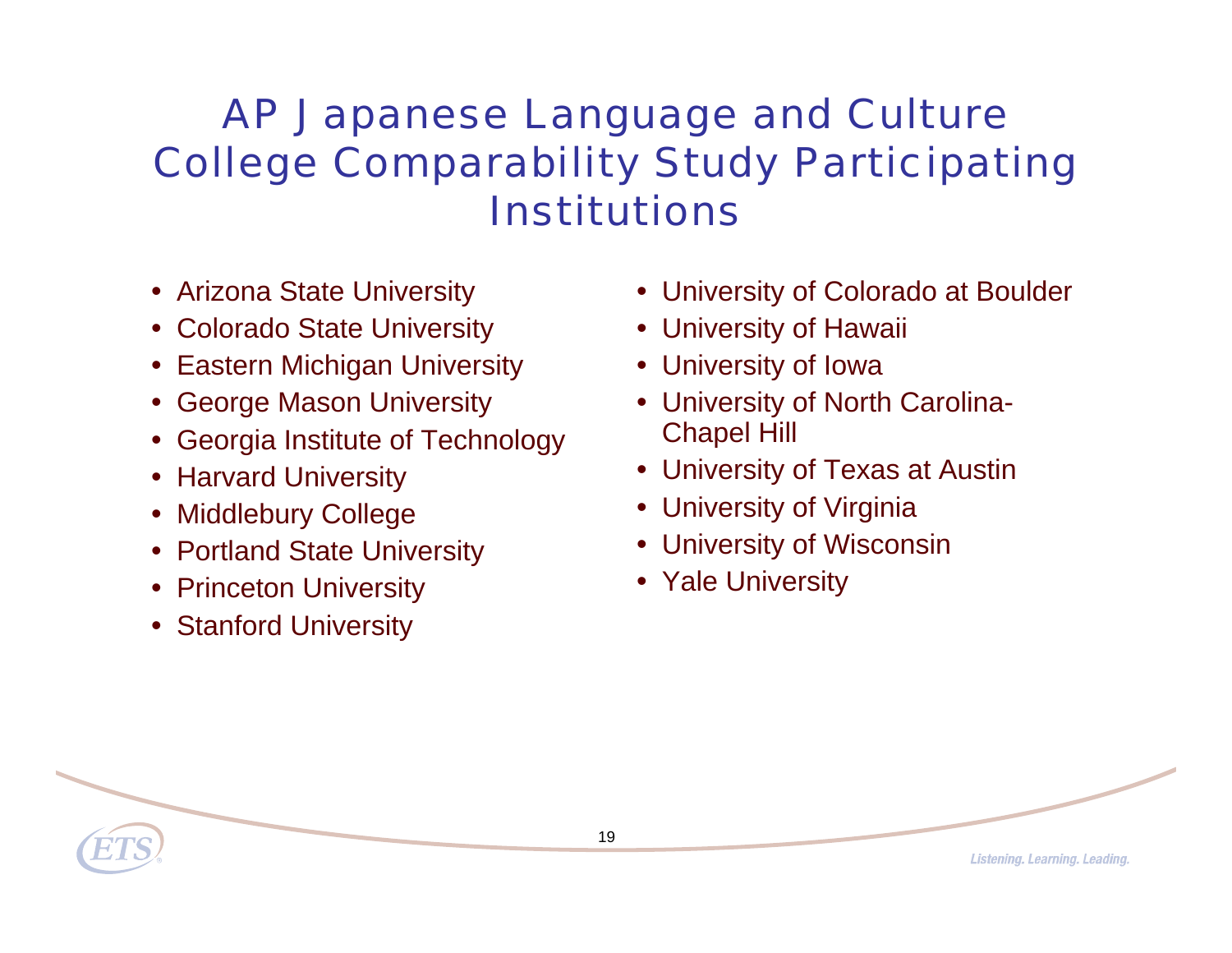## College Comparability Study Administration Procedures

- College professor at each participating institution performs the following tasks:
	- Administer exam
	- $\mathcal{L}_{\mathcal{A}}$  , the state of the state  $\mathcal{L}_{\mathcal{A}}$ Assign exam grade
	- $\mathcal{L}_{\mathcal{A}}$  , the state of the state  $\mathcal{L}_{\mathcal{A}}$ Report course and exam grades
	- $\mathcal{L}_{\mathcal{A}}$  Complete instructor's questionnaire
		- Describe administration environment (course title, student background, weight given to exam, etc.)
		- Evaluate appropriateness of exam content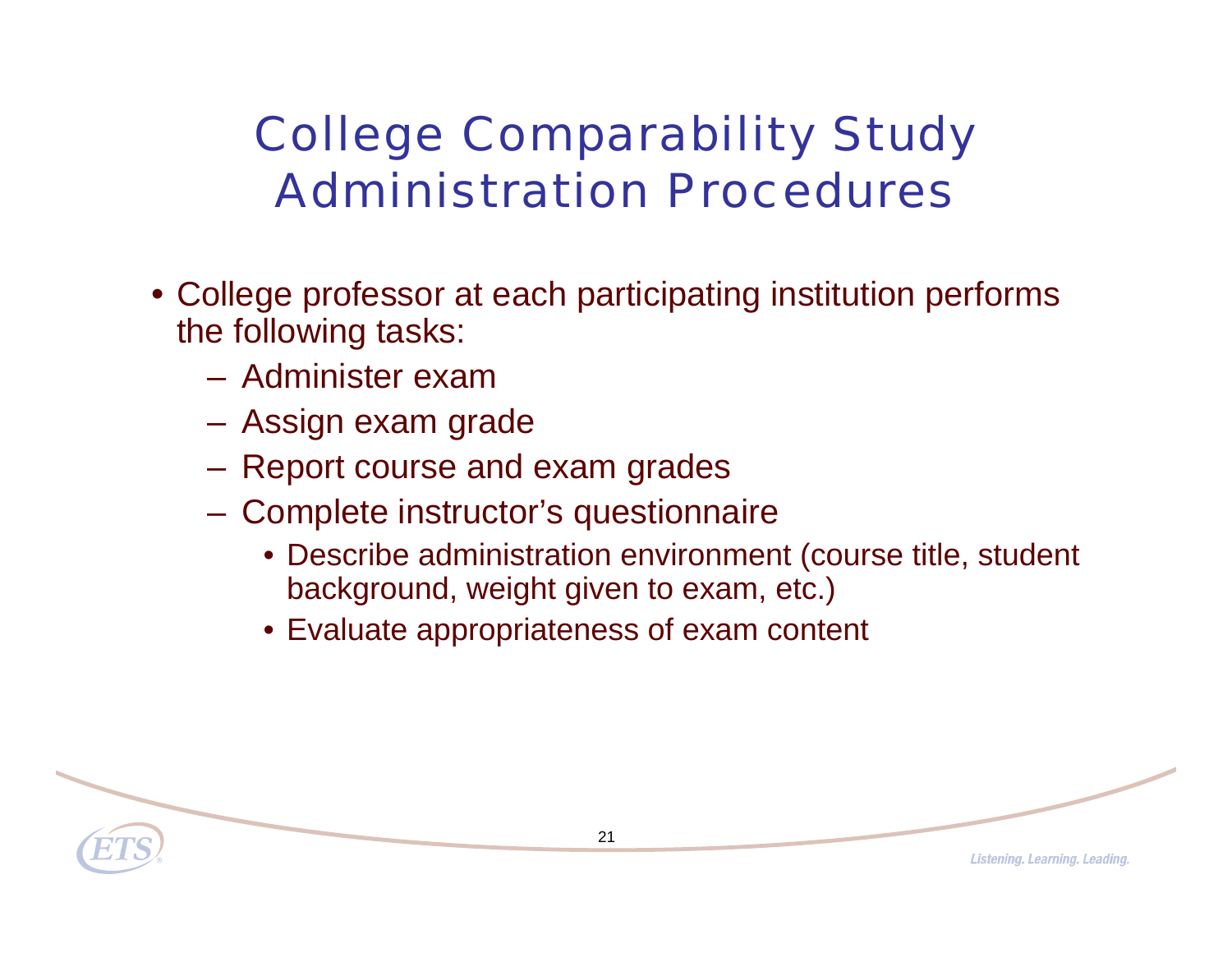# College Comparability Study Scoring Procedures

- College student exams scored along with AP student exams
- Same scoring session
- Same scorers (mixture of college professors and AP teachers)
- Same scoring guidelines (rubrics)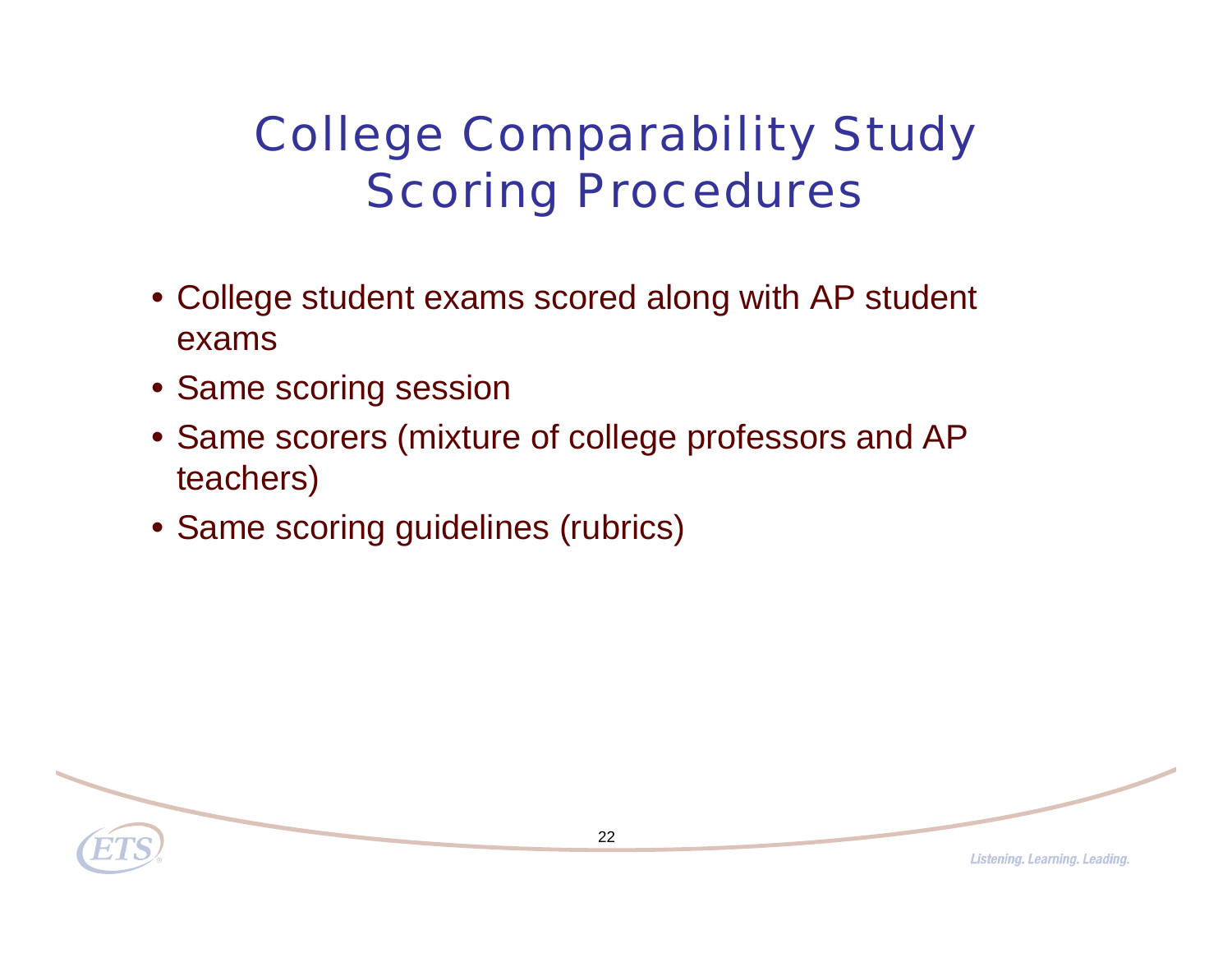# Creation of Scoring Guidelines

- Free-response question tryout
- Sample selection

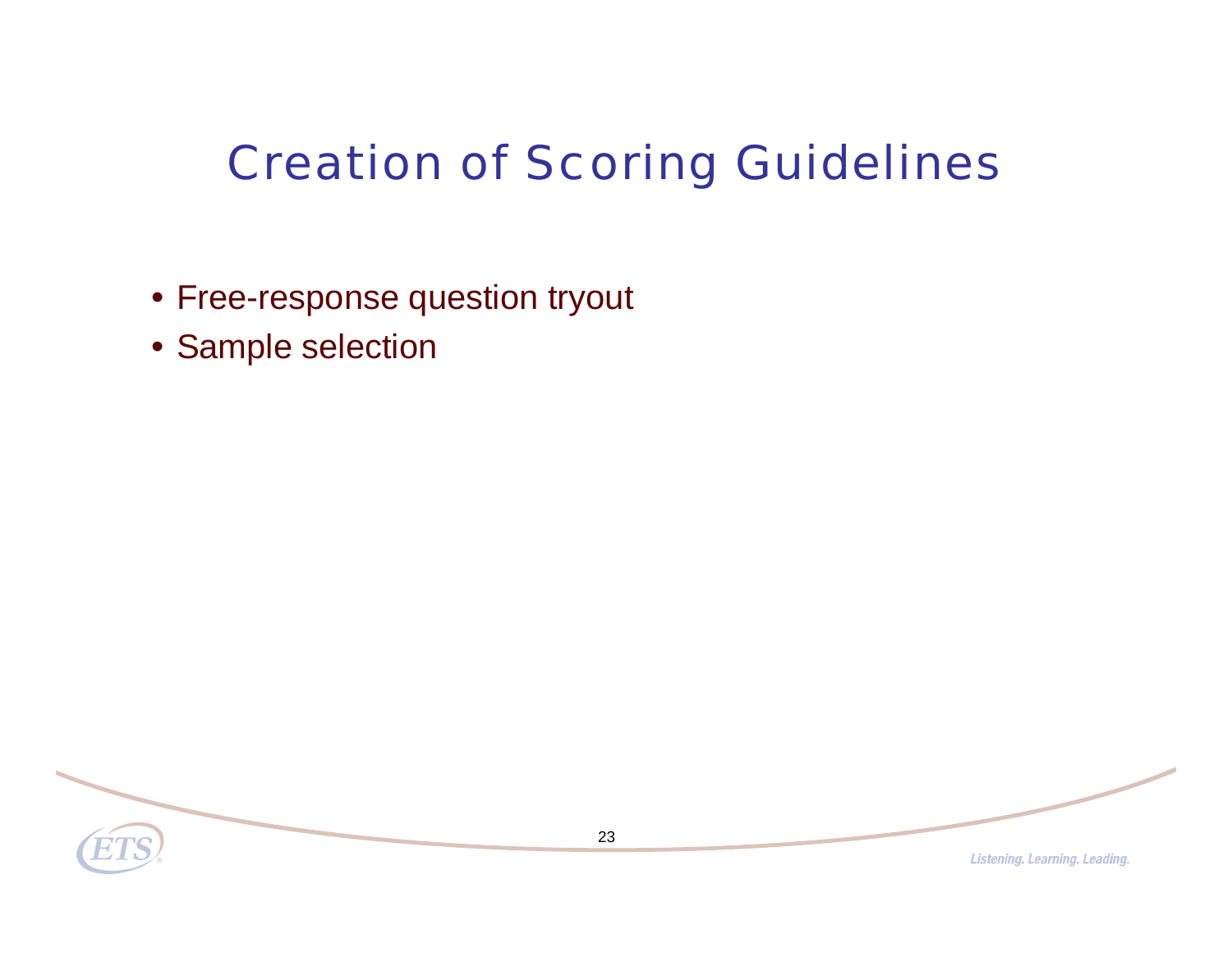# Scoring Overview

- Each response assigned a single holistic score
- Various dimensions evaluated simultaneously
- For example:
	- $\mathcal{L}_{\mathcal{A}}$ Task Completion
	- $\mathcal{L}_{\mathcal{A}}$  , the state of the state  $\mathcal{L}_{\mathcal{A}}$ **Delivery**
	- $\mathcal{L}_{\mathcal{A}}$  , the state of the state  $\mathcal{L}_{\mathcal{A}}$ Language Use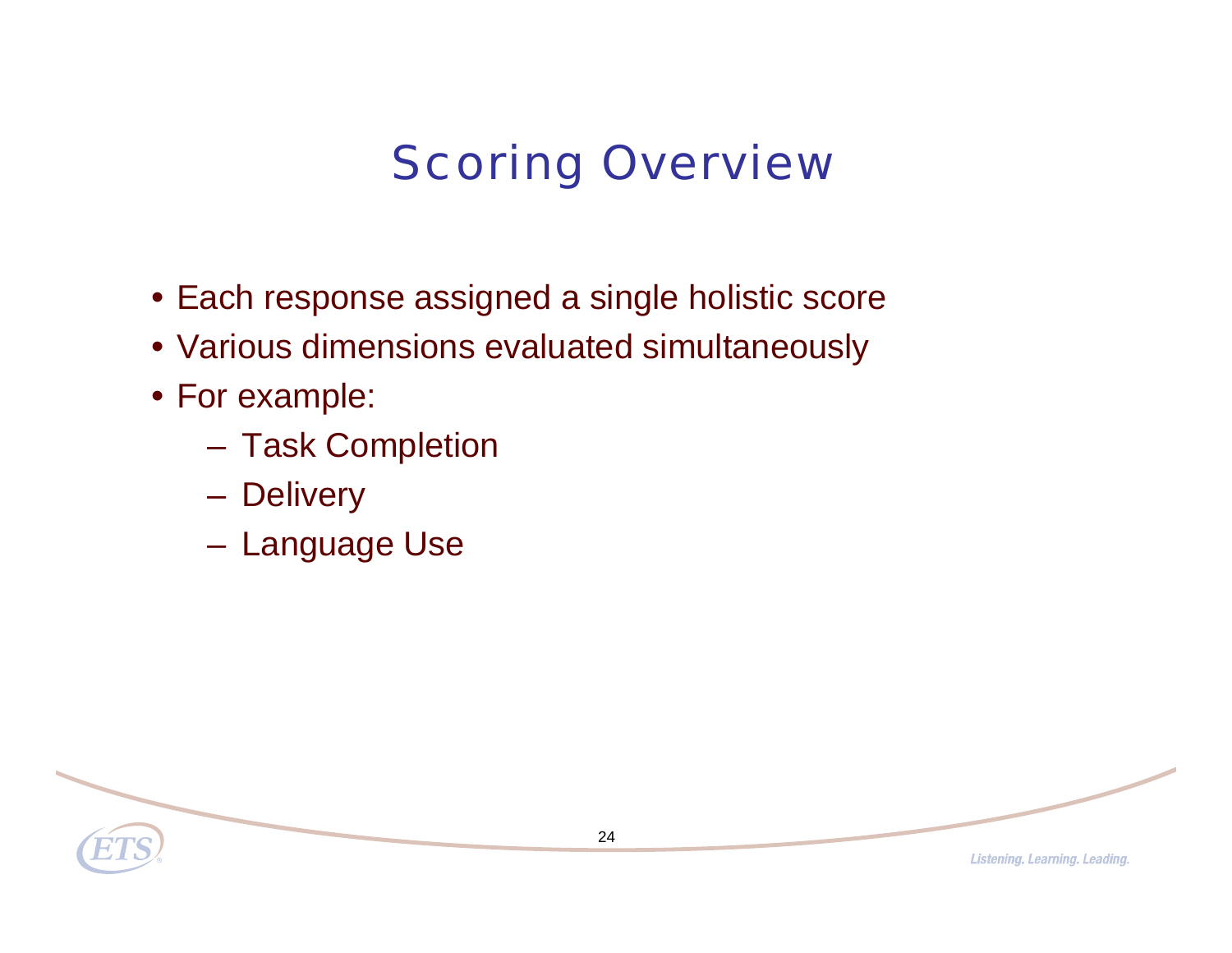## College Comparability Study Grade Setting Process

- Equate college scores to same scale as full AP exam
- Average college scores by exam grade by college (ignore all F's)
- Consider variations in courses and administrations
- Set cut score for each AP grade using average exam score obtained by college students earning corresponding letter grade

| <b>College Grade</b> | <b>AP Grade</b> |  |
|----------------------|-----------------|--|
|                      |                 |  |
| $\mathsf{A}$         | 5               |  |
| B                    | <u>Д</u>        |  |
| C                    | 3               |  |
|                      | 2               |  |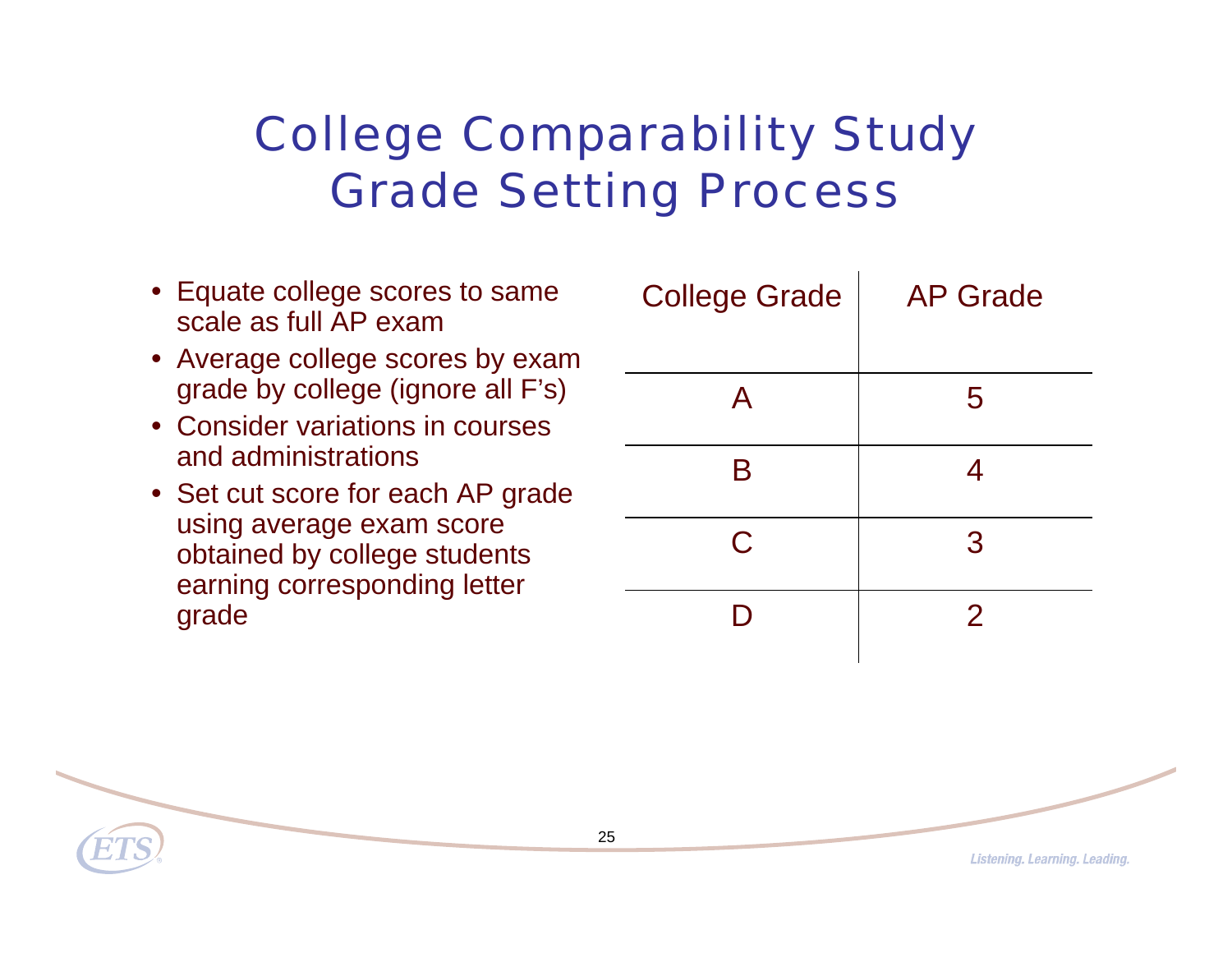## Analysis Groups

- 1. Have you lived or studied for one month or more in a country where the language of the exam you are now taking is spoken?
- 2. Do you regularly speak or hear the language at home?

| Group             | Q <sub>1</sub> | Q <sub>2</sub> |
|-------------------|----------------|----------------|
| <b>STD</b>        | N              | N              |
| SPEC1             | Y              | N              |
| SPEC <sub>2</sub> | Y/N            |                |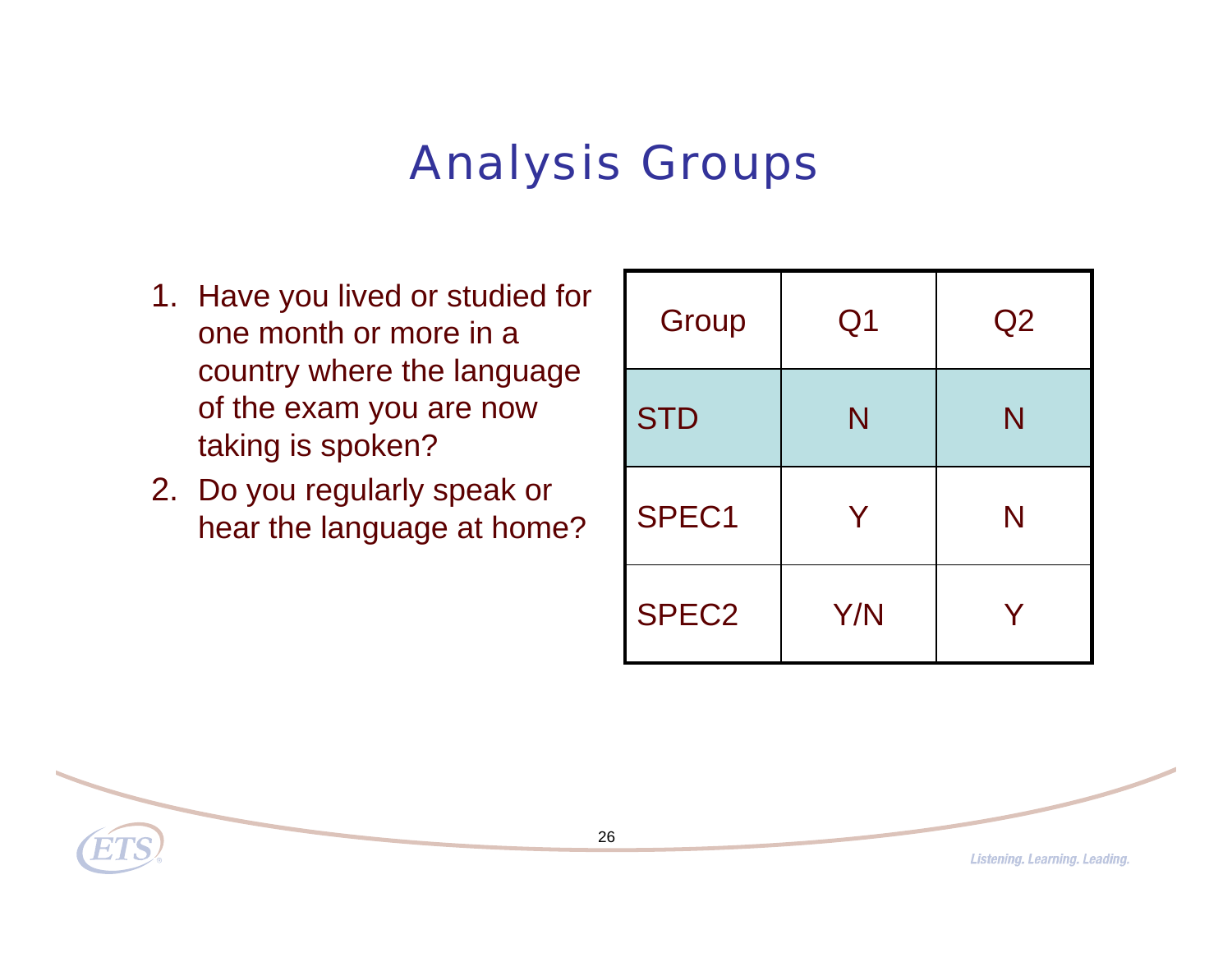AP Japanese Language and Culture College Comparability Study Results (144-point scale)

| <b>Colleges</b> |                  | <b>AP Students (Standard Group)</b> |                                      |                         |
|-----------------|------------------|-------------------------------------|--------------------------------------|-------------------------|
| Exam grade      | Average<br>score | <b>AP</b><br>grade                  | <b>Minimum</b><br>composite<br>score | Average<br><b>Score</b> |
| Α               | 96               | 5                                   | 98                                   | 110                     |
| B               | 83               |                                     | 84                                   | 90                      |
|                 | 61               | 3                                   | 62                                   | 72                      |
|                 | 52               | $\mathcal{P}$                       | 54                                   | 58                      |
|                 | N/A              |                                     | N/A                                  |                         |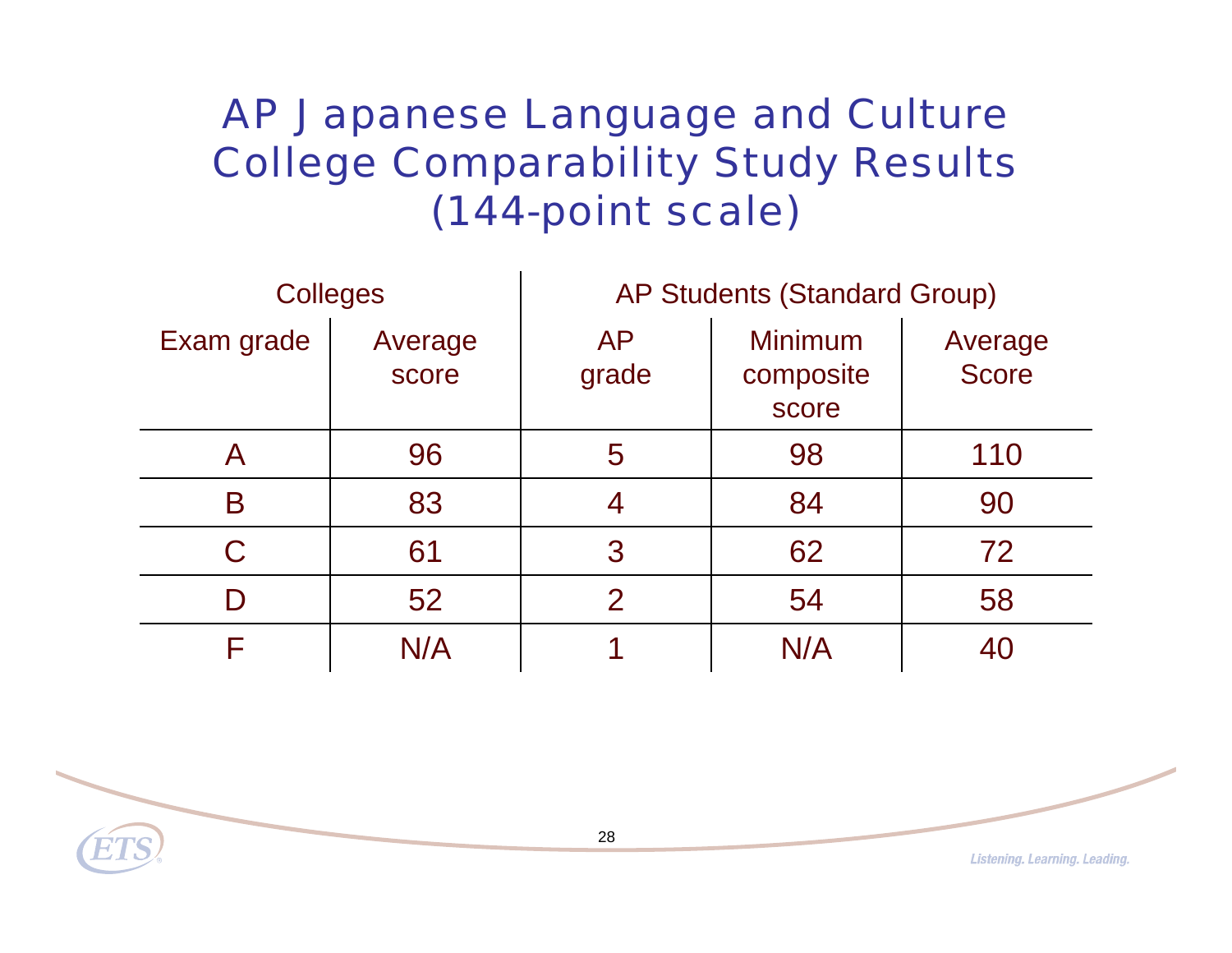#### AP Japanese Language and Culture Percentage of Students Earning Each AP Grade (Standard Group)

| <b>AP Grade</b> | 2007  |  |
|-----------------|-------|--|
| 5               | 16.3% |  |
| 4               | 10.2% |  |
| 3               | 27.3% |  |
| $\overline{2}$  | 13.6% |  |
|                 | 32.7% |  |